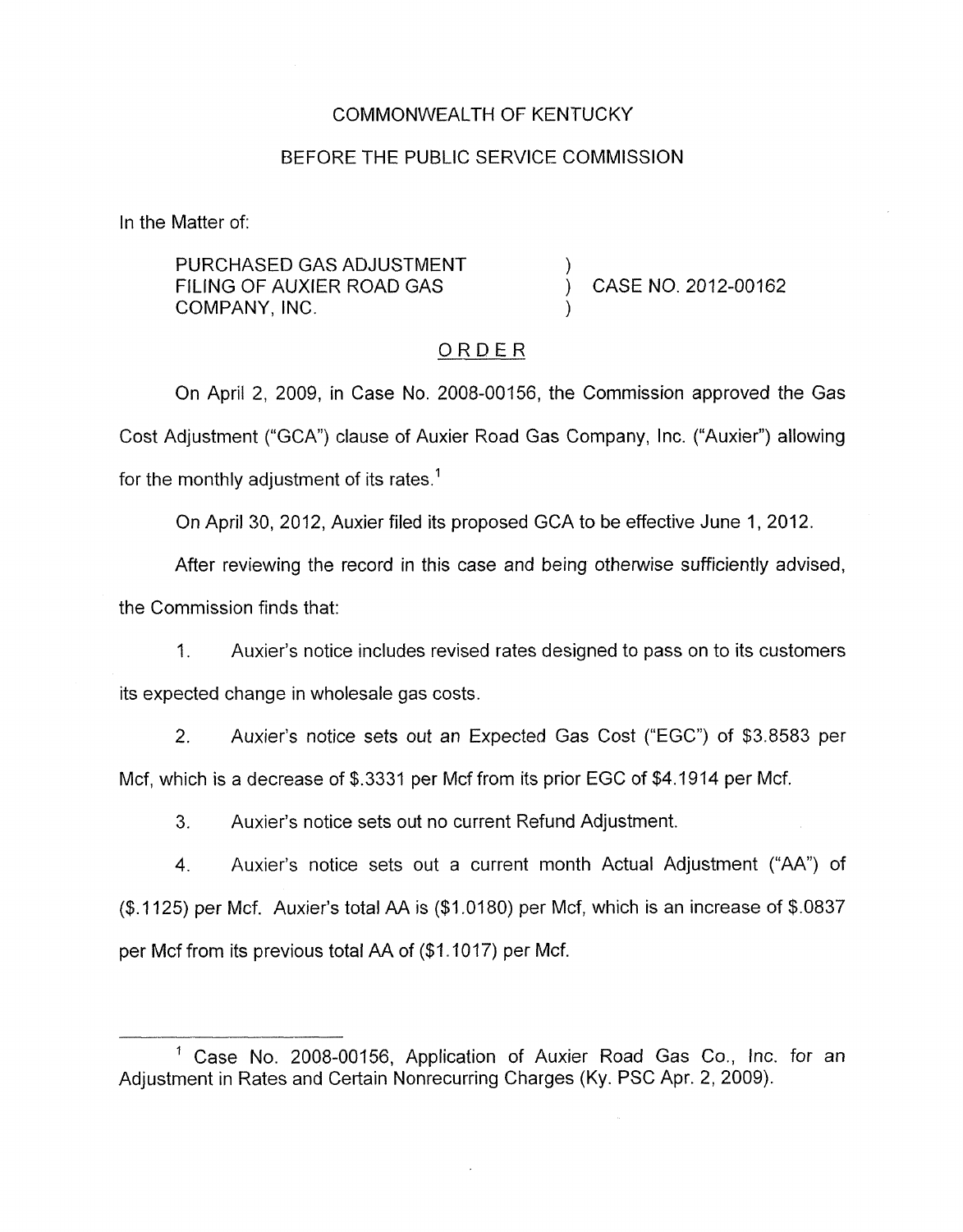5. Auxier's notice erroneously sets out no current month Balance Adjustment ("BA"). A current BA in the amount of  $(\$.0107)$  per Mcf is required to reconcile net overrecoveries resulting from an expired AA. Auxier's total BA of (\$.0133) per Mcf represents a decrease of \$.0099 per Mcf from the previous total BA of (\$.0034) per Mcf.

6. Auxier's Gas Cost Recovery rate is \$2.8270 per Mcf, which is a decrease of \$.2593 per Mcf from its previous rate of \$3.0863 per Mcf.

7. The rates in the Appendix to this Order are fair, just and reasonable, and should be approved for service rendered by Auxier on and after June 1, 2012

IT IS THEREFORE ORDERED that:

1. The rates proposed by Auxier are denied.

2. The rates in the Appendix, attached hereto and incorporated herein, are approved for service rendered on and after June 1, 2012.

3. Within 20 days of the date of this Order, Auxier shall file its revised tariff sheets with this Commission setting out the rates approved herein and reflecting that they were approved pursuant to this Order.

> By the Commission m **ENTERED** MAY 30 2012 KENTUCKY PUBLIC | **ICE COMMISSION**

**ATTI** Exed ∕irector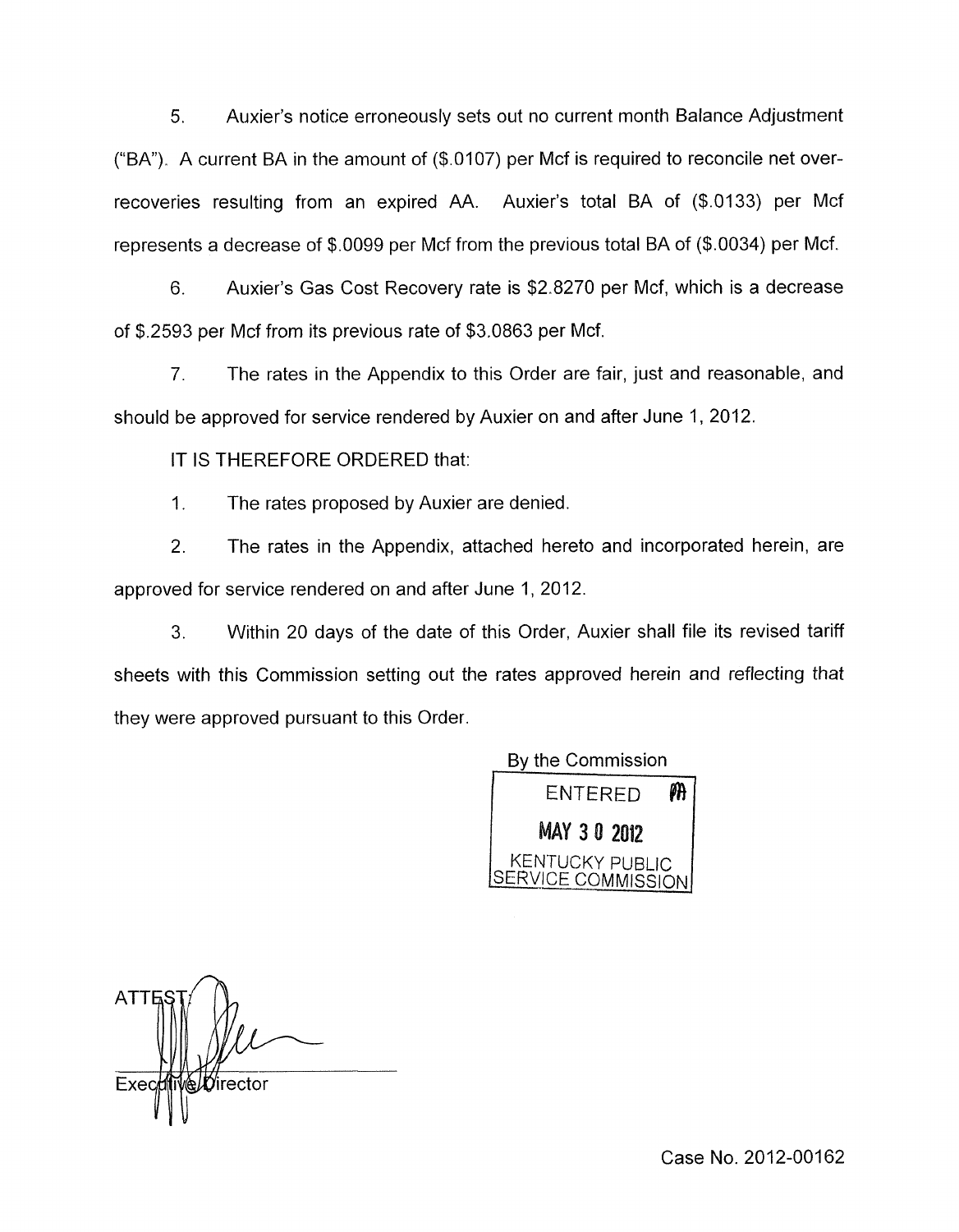## APPENDIX

### APPENDIX TO AN ORDER OF THE KENTUCKY PUBLIC SERVICE COMMISSION IN CASE NO. 2012-00162 DATED

The following rates and charges are prescribed for the customers served by Auxier Road Gas Company, Inc. All other rates and charges not specifically mentioned herein shall remain the same as those in effect under authority of this Commission prior to the effective date of this Order.

# RATES:

|                                            |                    | <b>Gas Cost</b><br>Recovery |                      |
|--------------------------------------------|--------------------|-----------------------------|----------------------|
|                                            | <b>Base Rate</b>   | Rate                        | Total                |
| First Mcf (Minimum Bill)<br>All Over 1 Mcf | \$6.36<br>\$5.0645 | \$2.8270<br>\$2.8270        | \$9.1870<br>\$7.8915 |